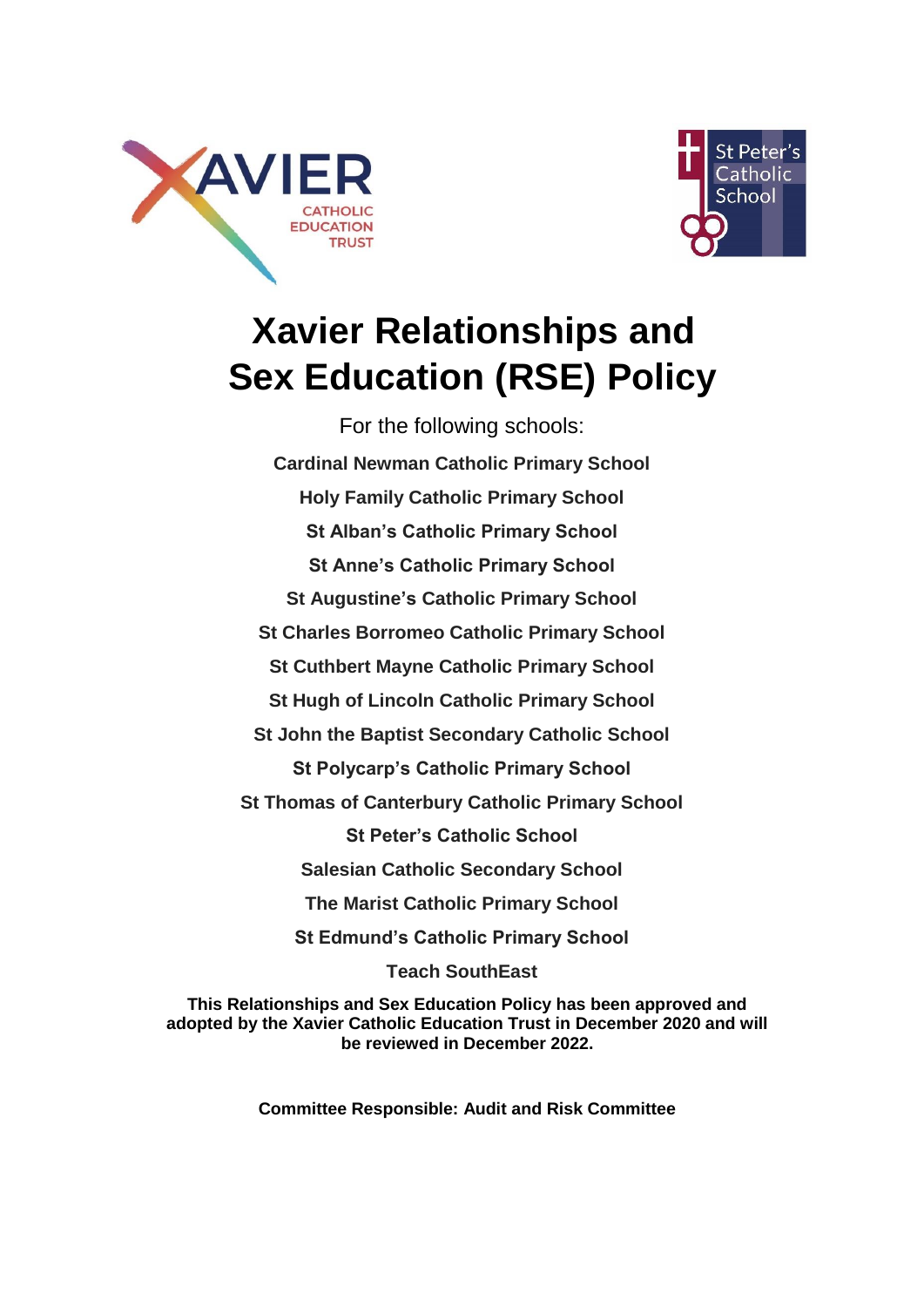# **Xavier Catholic Education Trust Mission Statement**

Our mission is to provide an outstanding Catholic education for all the children in our schools. We will follow the example and teachings of Christ and everything we do will be inspired by gospel values. We will strive for excellence in all areas of our work and cherish every child in our care.

#### **St Peter's School Statement**

At St Peter's Catholic School, our purpose is to be *Christ To All.* We nurture independent, resilient, inquisitive and motivated lifelong learners. By being compassionate and generous in spirit, we aim to be a community whose every member feels uniquely valued. We strive to enable all to be courageous individuals, having the integrity and the spiritual strength to make a positive difference in the world.

#### **Our school is built upon high expectations, great relationships and The Rocks of St Peter's.**

#### **Describe any consultation that has taken place**

The school has undertaken:

- Consultation with parents/carers
- Consultation with governors
- Consultation with students

#### **Dissemination**

**.** 

The policy will be given to all members of the Xavier Trust Board, Local Governing Committee, and all members of staff. Copies of the document will be available to all parents through the school's website, the Xavier Trust's website and a copy is available in the school office.

## **Defining Relationship and Sex Education**

The DfE guidance states, "Children and young people need to know how to be safe and healthy, and how to manage their academic, personal and social lives in a positive way"<sup>1</sup>. It is about the development of the student's knowledge and understanding of themselves as a sexual being, about what it means to be fully human, called to live in right relationships with themselves and others, and being enabled to make moral decisions in conscience.

In primary schools the focus should be on "teaching the fundamental building blocks and characteristics of positive relationships, with particular reference to friendships, family relationships, and relationships with other children and with adults."<sup>2</sup> This would include the topics of families and the people who care for me, caring friendships, respectful relationships, online relationships and being safe.

In secondary schools, RSE should "give young people the information they need to help them develop healthy, nurturing relationships of all kinds, not just intimate relationships. It should enable them to know what a healthy relationship looks like and what makes a good friend, a good colleague and a successful marriage or other type of committed relationship. It should

<sup>1</sup> Relationships Education, Relationships and Sex Education (RSE) and Health Education:Statutory guidance for governing bodies, proprietors, headteachers, principals, senior leadership teams, teachers, Page 4

<sup>&</sup>lt;sup>2</sup> Relationships Education, Relationships and Sex Education (RSE) and Health Education:Statutory guidance for governing bodies, proprietors, headteachers, principals, senior leadership teams, teachers, Page 19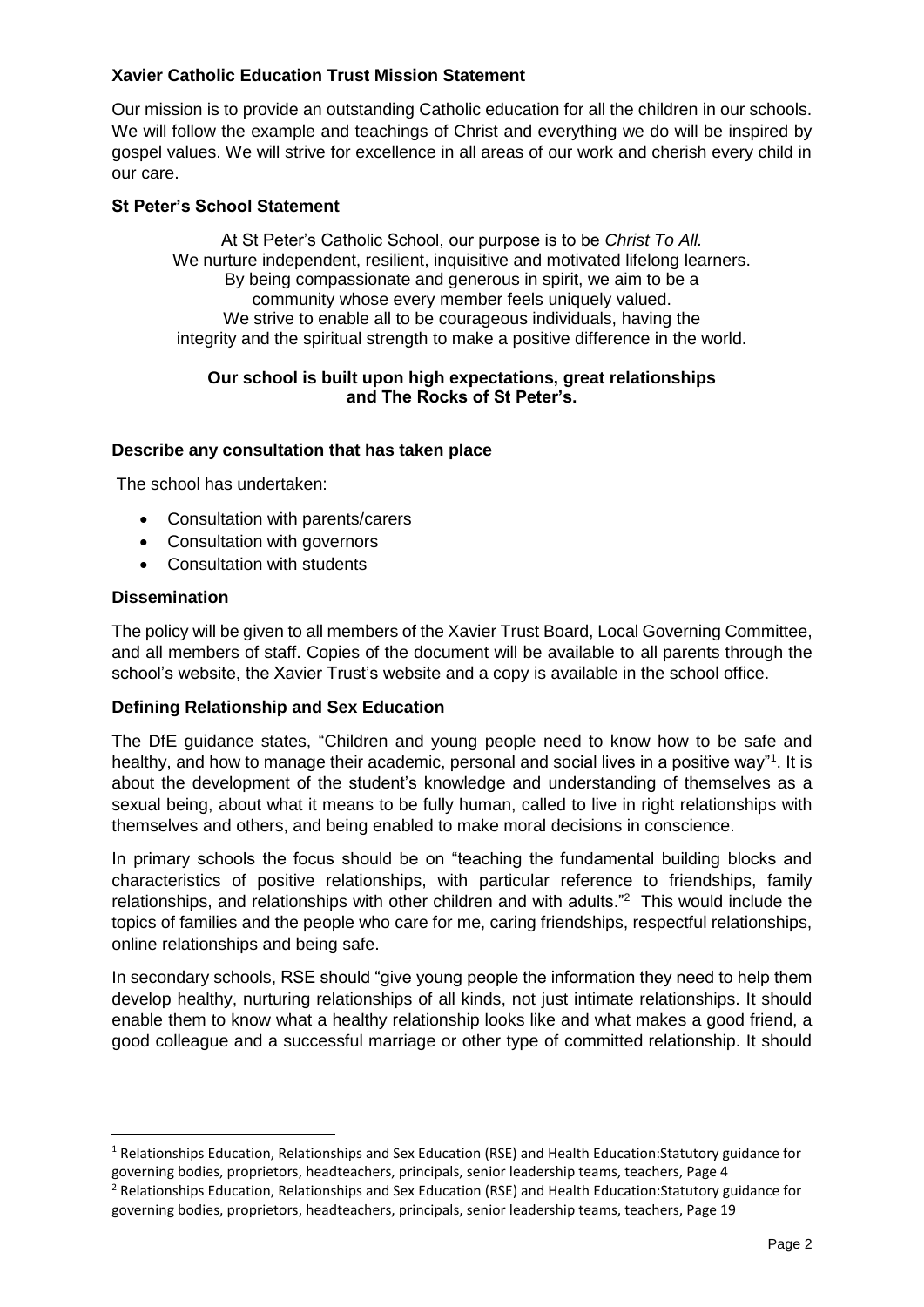also cover contraception, developing intimate relationships and resisting pressure to have sex (and not applying pressure)."<sup>3</sup>

## **Statutory Curriculum Requirements**

We are legally required to teach those aspects of RSE, which are statutory parts of National Curriculum Science.

However, the reasons for our inclusion of RSE go further.

# **Rationale**

'I have come that you might have life and have it to the full' (Jn.10.10).

We are involved in relationships and sex education precisely because of our Christian beliefs about God and about the human person. The belief in the unique dignity of the human person made in the image and likeness of God underpins the approach to all education in a Catholic school. Our approach to RSE therefore is rooted in the Catholic church's teaching of the human person and presented in a positive framework of Christian ideals.

At the heart of the Christian life is the Trinity: Father, Son and Spirit in communion, united in loving relationship and embracing all people and all creation. As a consequence of the Christian belief that we are made in the image and likeness of God, gender and sexuality are seen as God's gift, reflect God's beauty, and share in the divine creativity. RSE therefore, will be placed firmly within the context of relationship, as it is there that sexuality grows and develops.

Following the guidance of the Bishops of England and Wales and as advocated by the DfE (and the Welsh Assembly Government), RSE will be firmly embedded in the PSHE framework as it is concerned with nurturing human wholeness and integral to the physical, spiritual, emotional, moral, social and intellectual development of students. It is centred on Christ's vision of being human as good news and will be positive and prudent, showing the potential for development while enabling the dangers and risks involved to be understood and appreciated.

All RSE will be in accordance with the Church's moral teaching. It will emphasise the central importance of marriage and the family whilst acknowledging that all students have a fundamental right to have their life respected whatever household they come from and support will be provided to help students deal with different sets of values. It will also prepare students for life in modern Britain.

## **Values and Virtues**

1

Our programme enshrines Catholic values relating to the importance of stable relationships, marriage and family life. It also promotes those virtues, which are essential in responding to the God's call to love others with a proper respect for their dignity and the dignity of the human body. The following virtues will be explicitly explored and promoted: faithfulness; fruitfulness; chastity; integrity; prudence; mercy and compassion.

## **Aim of Relationship and Sex Education and the Mission Statement**

Our mission statement commits us to the education of the whole child (spiritual, physical, intellectual, moral, social, cultural, emotional) and we believe that RSE is an integral part of this education. Furthermore, our school aims state that we will endeavour to raise students' self-esteem, help them to grow in knowledge and understanding, recognise the value of all

<sup>3</sup> Relationships Education, Relationships and Sex Education (RSE) and Health Education:Statutory guidance for governing bodies, proprietors, headteachers, principals, senior leadership teams, teachers, Page 25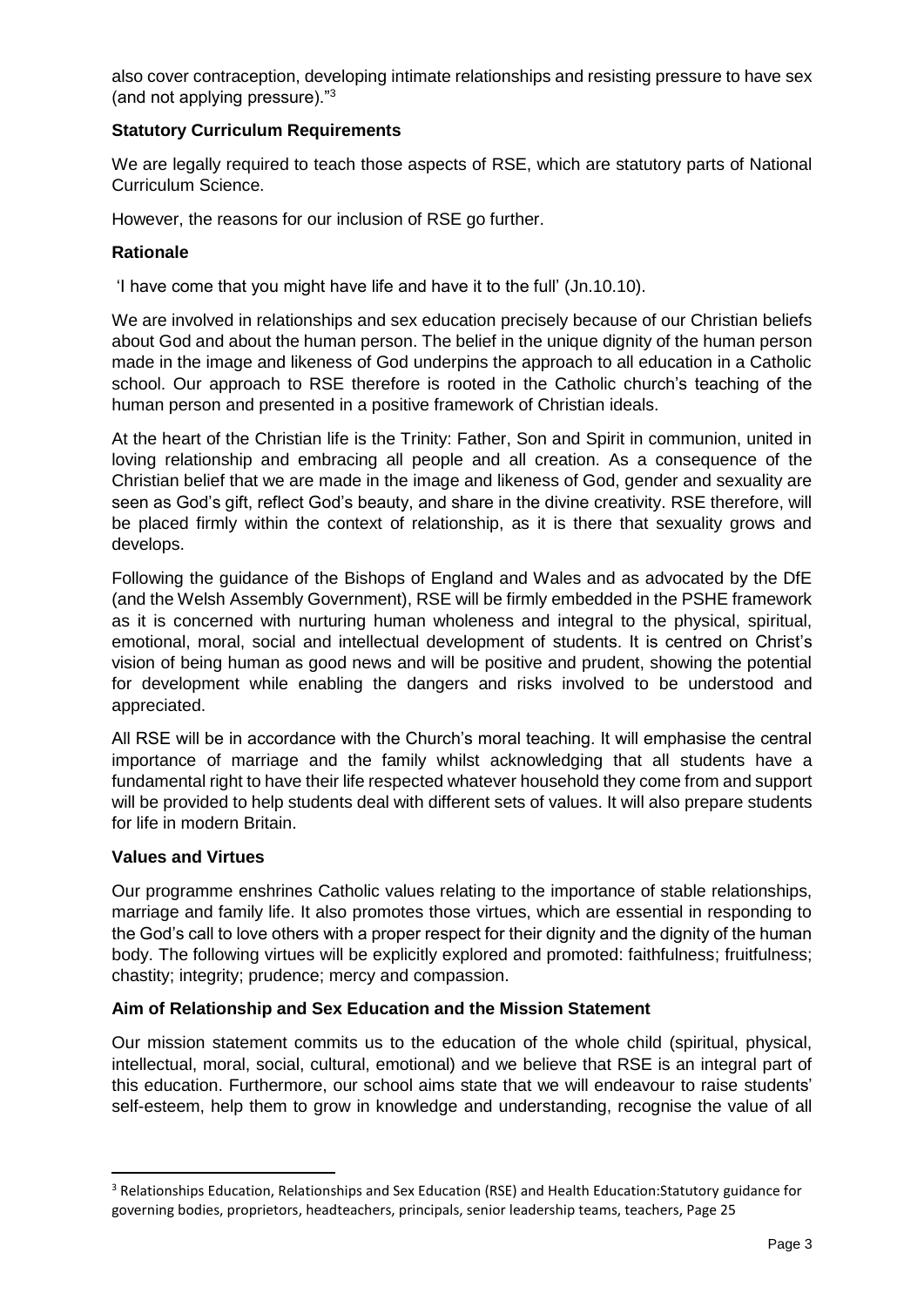persons and develop caring and sensitive attitudes. It is in this context that we commit ourselves:

In partnership with parents, to provide children and young people with a "positive and prudent sexual education"<sup>4</sup> which is compatible with their physical, cognitive, psychological, and spiritual maturity and rooted in a Catholic vision of education and the human person.

# **Objectives**

## **To develop the following attitudes and virtues:**

- reverence for the gift of human sexuality and fertility;
- respect for the dignity of every human being in their own person and in the person of others;
- joy in the goodness of the created world and their own bodily natures;
- responsibility for their own actions and a recognition of the impact of these on others;
- recognising and valuing their own sexual identity and that of others;
- celebrating the gift of life-long, self-giving love;
- recognising the importance of marriage and family life;
- fidelity in relationships.

# **To develop the following personal and social skills:**

- making sound judgements and good choices which have integrity and which are respectful of the individual's commitments;
- loving and being loved, and the ability to form friendships and loving, stable relationships free from exploitation, abuse and bullying;
- managing emotions within relationships, and when relationships break down, with confidence, sensitivity and dignity;
- managing conflict positively, recognising the value of difference;
- cultivating humility, mercy and compassion, learning to forgive and be forgiven;
- developing self-esteem and confidence, demonstrating self-respect and empathy for others;
- building resilience and the ability to resist unwanted pressures, recognising the influence and impact of the media, internet and peer groups and, therefore, developing the ability to assess pressures and respond appropriately;
- being patient, delaying gratification and learning to recognise the appropriate stages in the development of relationships, and how to love chastely;
- assessing risks and managing behaviours in order to minimise the risk to health and personal integrity.

## **To know and understand**:

- the Church's teaching on relationships and the nature and meaning of sexual love;
- the Church's teaching on marriage and the importance of marriage and family life;
- the centrality and importance of virtue in guiding human living and loving;
- the physical and psychological changes that accompany puberty;
- the facts about human reproduction, how love is expressed sexually and how sexual love plays an essential and sacred role in procreation;
- how to manage fertility in a way which is compatible with their stage of life, their own values and commitments, including an understanding of the difference between natural family planning and artificial contraception;
- how to keep themselves safe from sexually transmitted infections and how to avoid unintended pregnancy, including where to go for advice.

**.** 

<sup>4</sup> Gravissimum Educationis 1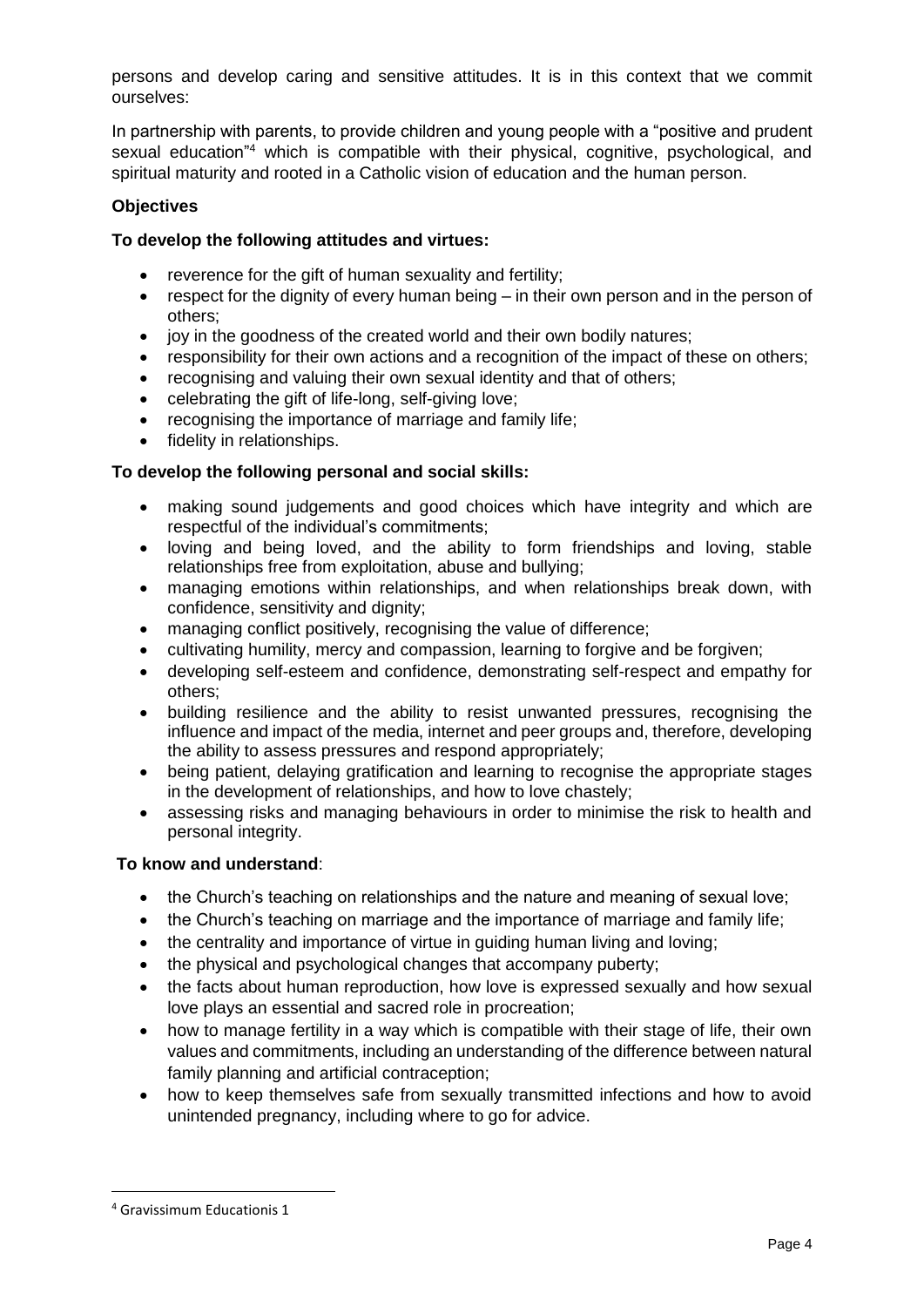# **Outcomes**

## **Inclusion and Differentiated Learning**

We will ensure RSE is sensitive to the different needs of individual students in respect to students' different abilities, levels of maturity and personal circumstances; for example their own sexual orientation, faith or culture and is taught in a way that does not subject students to discrimination. Lessons will also help children to realise the nature and consequences of discrimination, teasing, bullying and aggressive behaviours (including cyber-bullying), use of prejudice-based language and how to respond and ask for help.

## **Equalities Obligations**

The Local Governing Committee have wider responsibilities under the Equalities Act 2010 and will ensure that our school strives to do the best for all of the students, irrespective of disability, educational needs, race, nationality, ethnic or national origin, pregnancy, maternity, sex, gender identity, religion, sexual orientation or whether they are looked after children.

## **Broad Content of RSE**

Three aspects of RSE - attitudes and values, knowledge and understanding, and personal and social skills will be provided in three inter-related ways: the whole school/ethos dimension, a cross-curricular dimension and a specific relationships and sex curriculum.

## **Programme/Resources**

Appendices to this policy provide further information about the programme and resources for suggested use.

Teaching strategies will include:

- establishing ground rules
- distancing techniques
- **•** discussion
- project learning
- reflection
- experiential
- active
- brainstorming
- film and video
- group work
- role-play
- trigger drawings
- values clarification

Assessment of RSE will take place within those areas taught in the citizenship, RE, Science curricula and through feedback from students e.g. via questionnaires.

#### **Parents/Carers**

We recognise that parents/carers are the primary educators of their children. As a Catholic school, we provide the principal means by which the Church assists parents/carers in educating their children. Therefore, the school will support parents/carers by providing material to be shared with their children at home and workshops to help parents/carers to find out more. Parents/carers will be informed by letter when the more sensitive aspects of RSE will be covered in order that they can be prepared to talk and answer questions about their children's learning.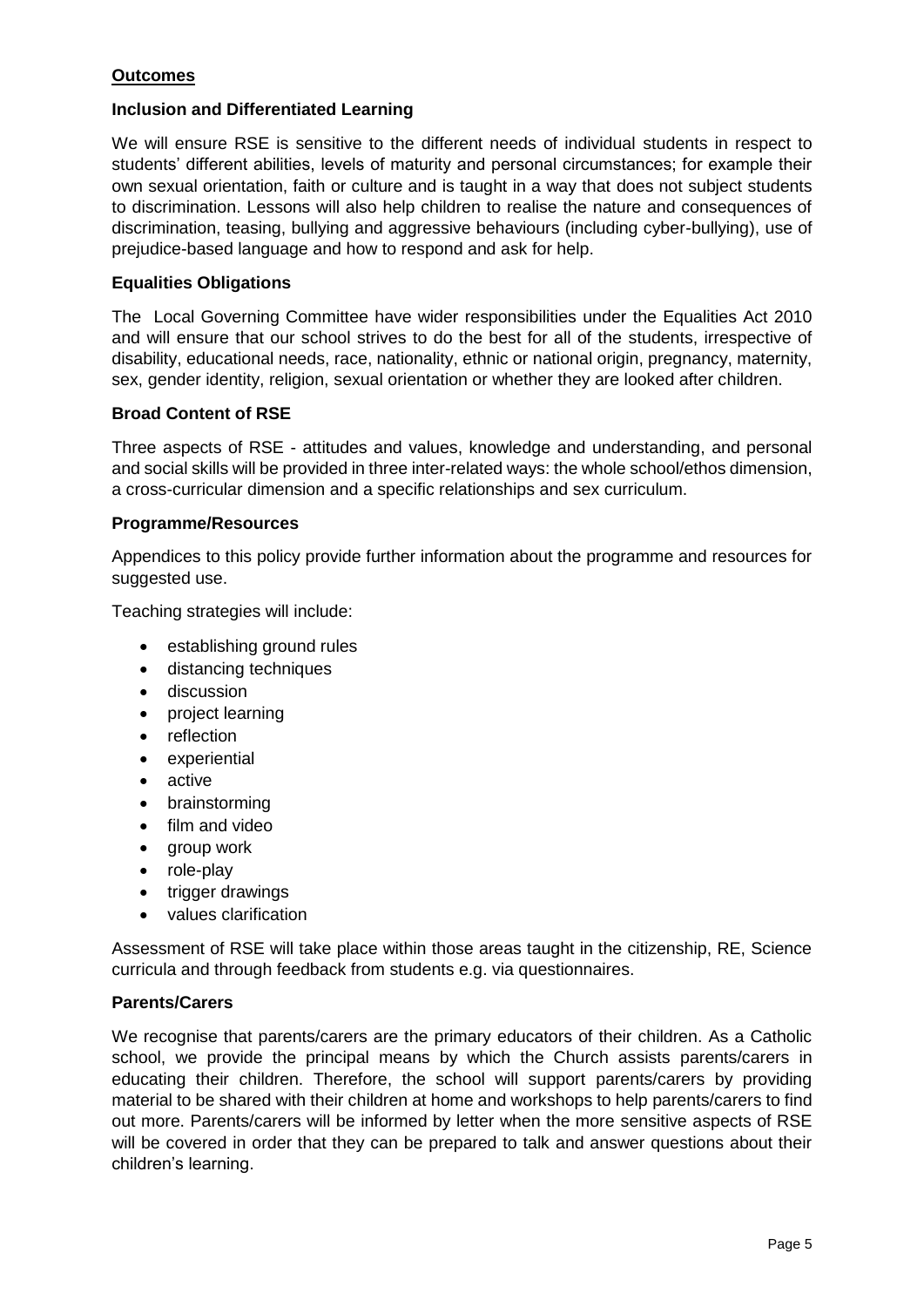Parents/carers must be consulted before this policy is ratified by the governors. They will be consulted at every stage of the development of the RSE programme, as well as during the process of monitoring, review and evaluation. They will be able to view the resources used by the school in the RSE programme. Our aim is that, at the end of the consultation process, every parent/carer will have full confidence in the school's RSE programme to meet their child's needs.

Parents/carers continue to have the right to be excused from Sex Education except in those elements which are required by the National Curriculum Science Orders. Should parents/carers wish to withdraw their children they are asked to notify the school by contacting the Headteacher. The school will provide support by providing material for parents/carers to help the children with their learning.

We believe that the controlled environment of the classroom is the safest place for this curriculum to be followed. Please refer to the DfE guidance, page 17, for further details on the right to be excused from sex education. Requests to be excused are from 'Sex' only, not 'Health' or 'Relationships'. From three terms before the child turns 16, the child can overrule their parents/carers request to be excused.

# **Balanced Curriculum**

Whilst promoting Catholic values and virtues and teaching in accordance with church teaching, we will ensure that students are offered a balanced programme by providing a RSE programme that offers a range of viewpoints on issues. Students will also receive clear scientific information as well as covering the aspects of the law pertaining to RSE (in secondary schools/academies relating to forced-marriage, female genital mutilation, abortion, the age of consent and legislation relating to equality). Knowing about facts and enabling young people to explore differing viewpoints is not the same as promoting behaviour and is not incompatible with our school's promotion of Catholic teaching.

We will ensure that students have access to the learning they need to stay safe, healthy and understand their rights as individuals.

# **Responsibility for Teaching the Programme**

Responsibility for the specific relationships and sex education programme lies with the Leadership Team in charge of the Catholic life of the school (this will also normally include relevant curriculum staff from Science, RE, PE, RSE and Citizenship).

However, all staff will be involved in developing the attitudes and values aspect of the RSE programme. They will be role models for students of good, healthy, wholesome relationships as between staff, other adults and students. They will also be contributing to the development of students' personal and social skills.

## **External Visitors**

**.** 

Our school will often call upon help and guidance from outside agencies and health specialists to deliver aspects of RSE. Such visits will always complement the current programme and never substitute or replace teacher-led sessions. It is important that any external visitor is clear about their role and responsibility whilst they are in school delivering a session. Any visitor must adhere to our code of practice developed in line with CES guidance 'Checklist for External Speakers to Schools'. 5

Health professionals should follow the school's policies, minimising the potential for disclosures or inappropriate comments using negotiated ground rules and distancing

<sup>5</sup> CES Checklist for External Speakers to Schools, 2016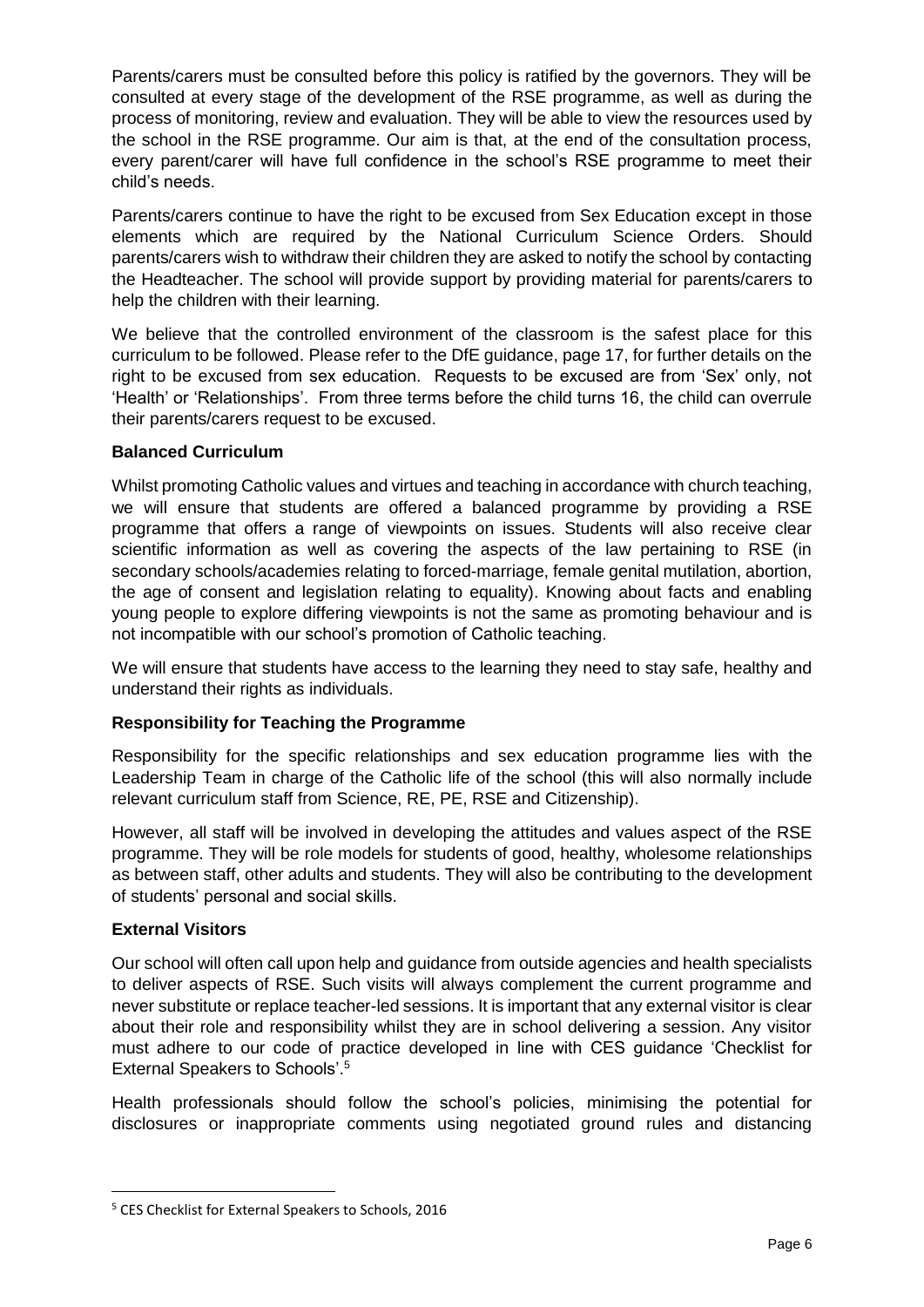techniques as other teachers would. They will ensure that all teaching is rooted in Catholic principles and practice.

# **Other Roles and Responsibilities regarding RSE**

## **Directors**

- Draw up the RSE policy, in consultation with parents/carers and teachers;
- **Ensure that the policy is available to parents;**
- Ensure that the policy is in accordance with other policies, e.g. SEN, the ethos of the school and our Christian beliefs:
- Ensure that parents/carers know of their right to withdraw their children;
- Ensure that the policy provides proper and adequate coverage of relevant National Curriculum science topics and the setting of RSE within PSHE

## **Local Governing Committees**

- Ensure that parents know of their right to withdraw their children;
- Establish a link governor to share in the monitoring and evaluation of the programme, including resources used;
- Ensure that the policy provides proper and adequate coverage of relevant National Curriculum science topics and the setting of RSE within PSHE.

#### **Headteacher**

The Headteacher takes overall delegated responsibility for the implementation of this policy and for liaison with the Xavier Trust Board of Directors, Local Governing Committee, parents/carers, the Diocesan Schools' Service, the Local Education Authority and also appropriate agencies.

#### **School Leadership Team/Head of Citizenship**

The co-ordinator and the Headteacher have a general responsibility for supporting other members of staff in the implementation of this policy. They will provide a lead in the dissemination of the information relating to RSE and the provision of in-service training. (The Curriculum Deputy and the Designated Safeguarding Lead may support them).

#### **All Staff**

RSE is a whole school issue. All teachers have a responsibility of care; as well as fostering academic progress they should actively contribute to the guardianship and guidance of the physical, moral and spiritual well-being of their students. Teachers will be expected to teach RSE in accordance with the Catholic ethos of the school. Appropriate training will be made available for all staff teaching RSE. All staff have been included in the development of this policy and all staff should be aware of the policy and how it relates to them.

## **Relationship to other Policies and Curriculum Subjects**

This RSE policy is to be delivered as part of the PSHE framework. It includes guidelines about student safety and is compatible with the school's other related policy documents for Child Protection and Safeguarding.

Students with additional needs will receive appropriately differentiated support in order to enable them to achieve mature knowledge, understanding and skills. Teaching methods will be adapted to meet the varying needs of this group of students.

Learning about RSE in PSHE classes will link to/complement learning in those areas identified in the RSE audit.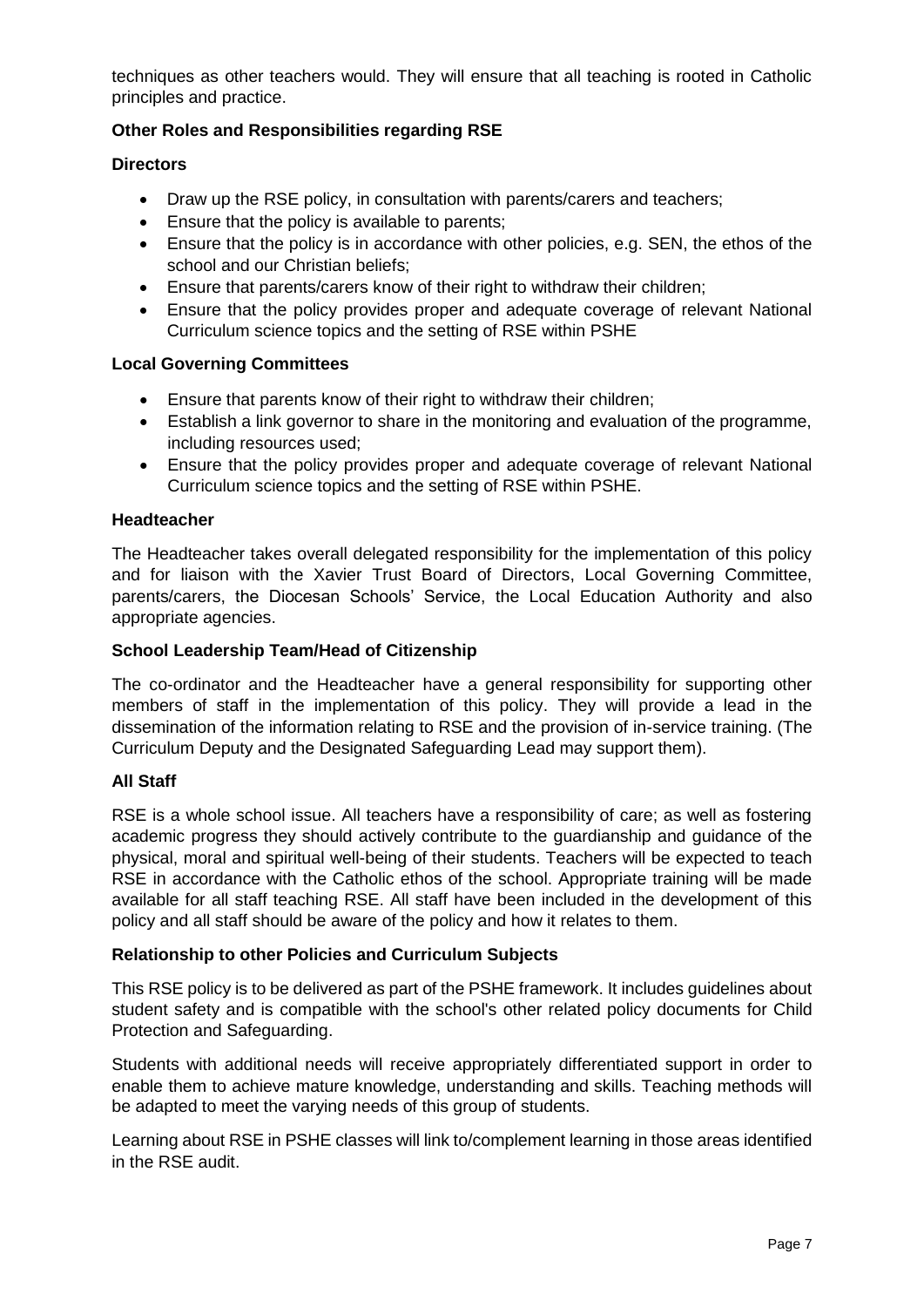# **Children's Questions**

The governors want to promote a healthy, positive atmosphere in which RSE can take place. They want to ensure that students can ask questions freely, be confident that their questions will be answered, and be sure that they will be free from bullying or harassment from other children and young people.

## **Controversial or Sensitive Issues**

There will always be sensitive or controversial issues in the field of RSE. These may be a matter of maturity, personal involvement or experience of children, disagreement with the official teaching of the Church, illegal activity or other doubtful, dubious or harmful activity. The governors believe that children are best educated and protected from harm and exploitation by discussing such issues openly within the context of the RSE programme. The use of ground rules, negotiated between teachers and students, will help to create a supportive climate for discussion. (See also DFE Statutory Guidance: Relationships Education, Relationships and Sex Education (RSE) and Health Education, Managing Difficult Questions, Page 23 for more detail).

Some questions may raise issues which it would not be appropriate for teachers to answer during ordinary class time, for example where a child or young person's questions hints at abuse, are deliberately tendentious, or are of a personal nature.

## **Supporting Children and Young People who are at Risk**

Children will also need to feel safe and secure in the environment in which RSE takes place. Effective RSE will provide opportunities for discussion of what is and is not appropriate in relationships. Such discussion may well lead to disclosure of a safeguarding issue. Teachers will need to be aware of the needs of their students and not let any fears and worries go unnoticed. Where a teacher suspects that a child or young person is a victim of or is at risk of abuse they are required to follow the school's Child Protection and Safeguarding Policy and immediately inform the Designated Safeguarding Lead.

#### **Confidentiality and Advice**

All directors, governors, teachers, support staff, parents/carers and students must be made aware of this policy, particularly as it relates to issues of advice and confidentiality.

All lessons, especially those in the RSE programme, will have the best interests of students at heart, enabling them to grow in knowledge and understanding of relationships and sex, developing appropriate personal and social skills and becoming appreciative of the values and attitudes, which underpin the Christian understanding of what it means to be fully human.

Students will be encouraged to talk to their parents/carers about the issues which are discussed in the programme. Teachers will always help students facing personal difficulties, in line with the school's pastoral care. Teachers should explain to students that they cannot offer unconditional confidentiality, for instance in matters that are illegal or abusive. Teachers will explain that in such circumstance they would have to inform others, e.g. parents/carers, Designated Safeguarding Lead or Headteacher, but that the students would always be informed first that such action was going to be taken.

#### **Monitoring and Evaluation**

The RSE Co-ordinator alongside the Link Governor will monitor the provision of the various dimensions of the programme by examining plans, schemes of work and samples of students work at regular intervals. The programme will be evaluated biannually by means of questionnaires/response sheets/needs assessment given to students, and/or by discussion with students, staff and parents/carers.